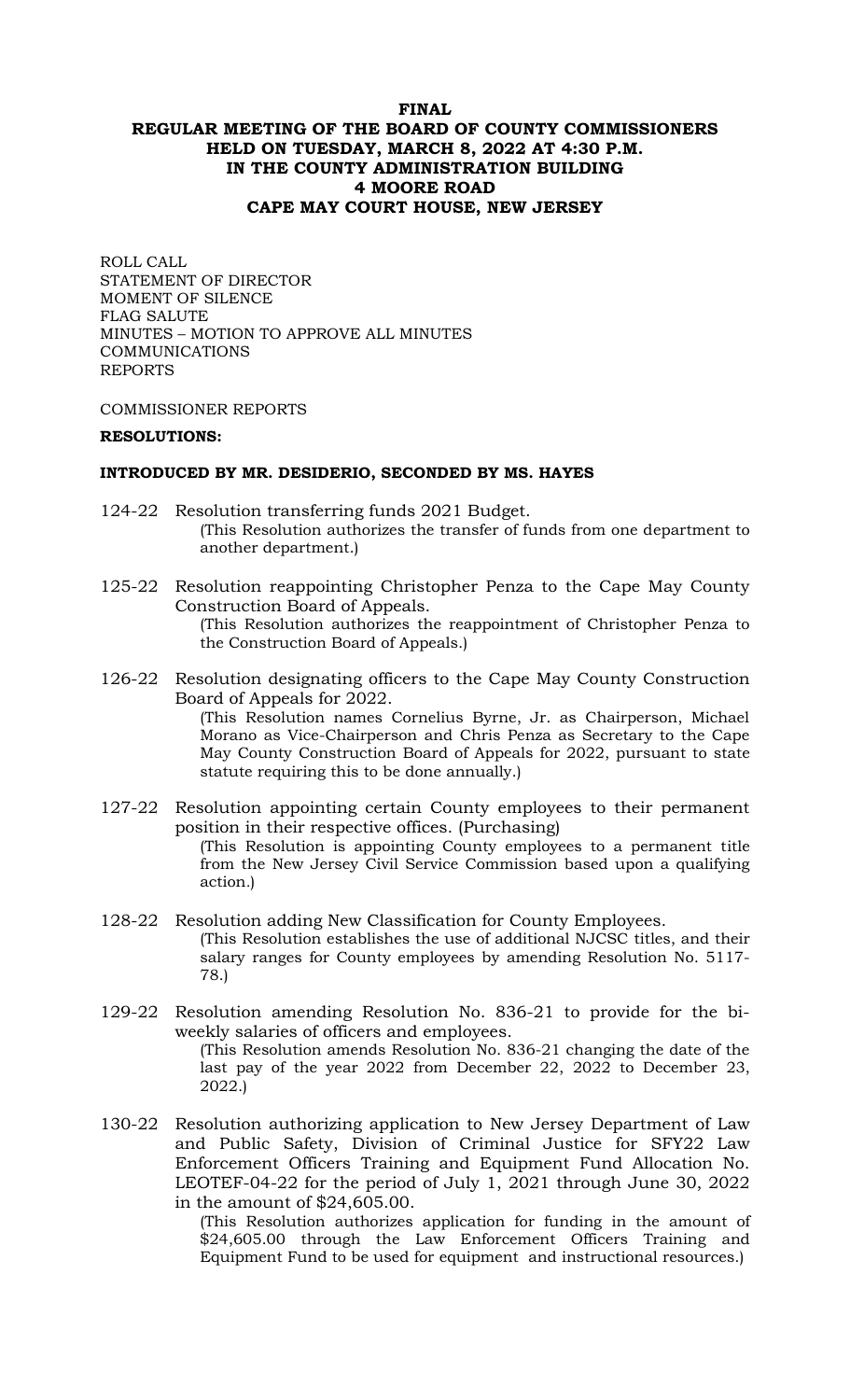131-22 Resolution awarding Contract No. C2-38 to A.C. Schultes, Inc. for planned routine maintenance, inspection, reporting and as needed parts and repairs for effluent & storm water pump stations.

(This Resolution awards Contract No. C2-38 to A.C. Schultes, Inc. for planned routine maintenance, inspection, reporting and as needed parts & repairs for effluent & storm water pump stations for a term of one year commencing March 27, 2022, with two (2) one-year options.)

132-22 Resolution authorizing renewal of Flood Insurance Coverage with American Bankers Insurance Company of Florida in the amount of \$2,111.00 for property located at 4800 Central Avenue, Sea Isle City, New Jersey.

> (This Resolution renews Flood Insurance Policy #8705140643 for the term of March 30, 2022 through March 30, 2023.)

133-22 Resolution authorizing renewal with Travelers Indemnity Company for 2022 Commercial Liability Insurance Policies in the total amount of \$1,476,538.00.

> (This Resolution authorizes renewal of the 2022 Commercial Liability Insurance Policies for the term of 01/01/2022 through 01/01/2023.)

134-22 Resolution supporting the Sovereign Democracy of Ukraine and urging the European Union and United States to assure safe passage for the Ukrainian people from Ukraine.

(This Resolution advocates for an independent and democratic Ukraine, supports the provision of military equipment to Ukraine enabling defense against Russian military action including that perpetuated against civilians, and urges the United States and global community to establish safe evacuation corridors for the Ukrainian people.)

- 135-22 Resolution granting and amending various Leaves of Absence to County Employees. (This Resolution authorizes County Employees to be placed on a Leave of Absence in accordance with the County Leave of Absence Policy and the Family Medical Leave Act (FMLA).)
- 136-22 Resolution authorizing payment to TDC Specialty Insurance Company for Professional Liability claim expenses in the amount of \$162.50. (This Resolution authorizes a payment to TDC Insurance Company, Deductible Billing Department for a claim expense in the amount of \$162.50.)
- 137-22 Resolution authorizing 2022 Aerial Dispensing Operations by the Cape May County Department of Mosquito Control. (This Resolution authorizes aerial dispensing for control of mosquito populations.)
- 138-22 Resolution awarding Contract No. C2-36 to Coalition Against Rape & Abuse, Inc. to provide Domestic Violence Shelter, Counseling and Education Program for Cape May County residents in the amount of \$74,335.00.

(This Resolution awards Contract No. C2-36 to Coalition Against Rape & Abuse, Inc. to provide domestic shelter, counseling, and education program for Cape May County residents in the amount of \$74,335.00 for a term of one (1) year commencing on January 1, 2022, with four (4) additional one-year options.)

139-22 Resolution awarding Contract No. C2-31 to EClincalWorks, LLC for software, maintenance and support for Public Health Clinical Management Information System for the Department of Health. (This Resolution awards Contract No. C2-31 to EClinicalWorks, LLC to provide software maintenance and support for the Public Health Clinical Management Information System for the Department of Health for a term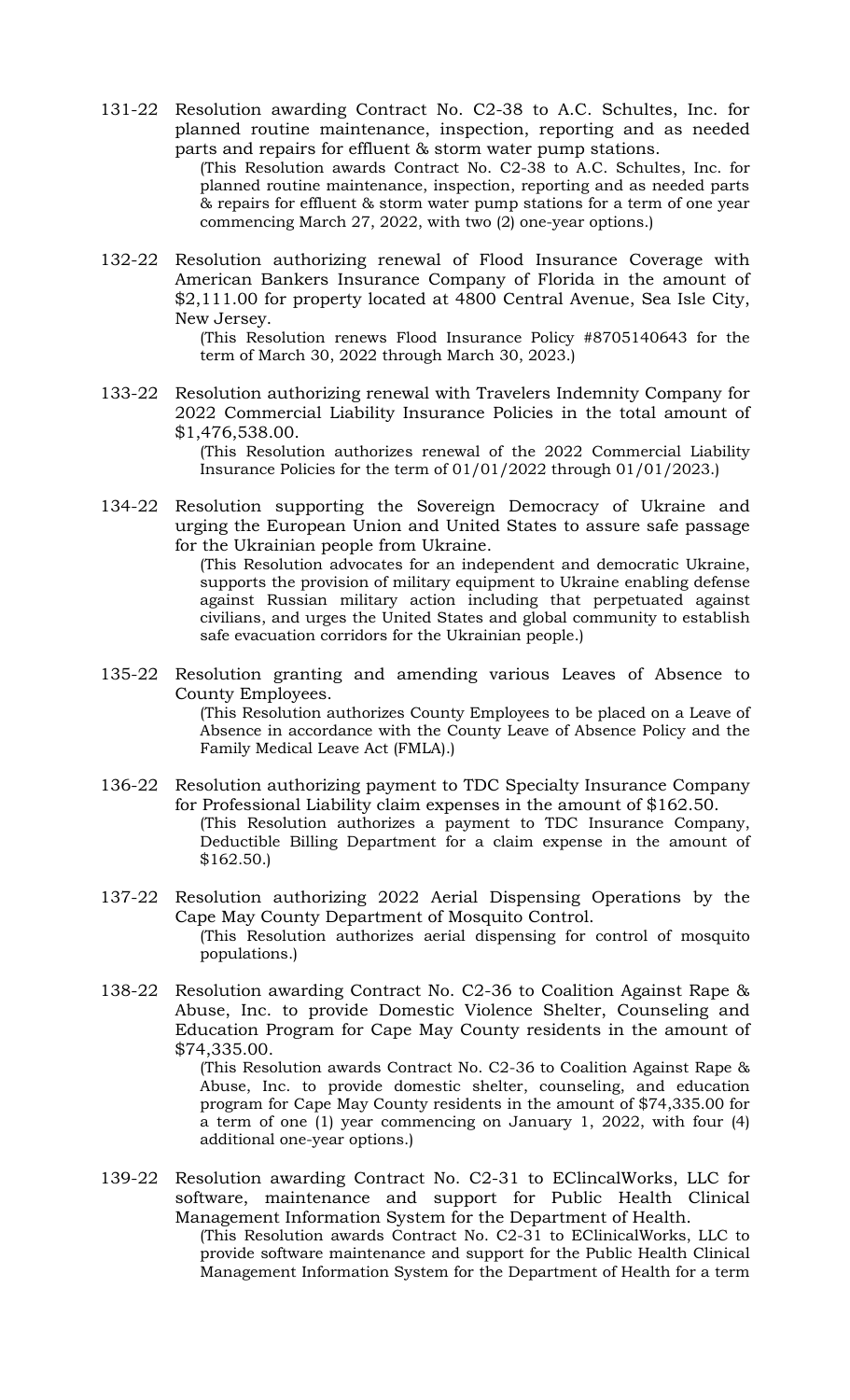of two (2) years commencing on March 9, 2022, with three (3) additional one-year options.)

140-22 Resolution authorizing Letter of Understanding with Gateway Community Action Partnership for the WIC Nutrition Program for 2022.

> (This Resolution authorizes the provision of supportive services for atrisk women, infants and children, along with access to health care and nutrition education administered by the County Health Department effective 1/01/22 through 12/31/22.)

| <b>Commissioners</b> | Ayes | <b>Nays</b> | Abstain | Absent |
|----------------------|------|-------------|---------|--------|
| Mr. Desiderio        |      |             |         |        |
| Ms. Hayes            | x    |             |         |        |
| Mr. Morey            |      |             |         | X      |
| Mr. Pierson          |      |             |         |        |
| Mr. Thornton         |      |             |         |        |

### **INTRODUCED BY MS. HAYES, SECONDED BY MR. DESIDERIO**

- 141-22 Resolution applying to New Jersey Department of Human Services for State Health Insurance Program Grant (No. DOAS22SHF007) for the period April 1, 2022 to March 31, 2023 in the amount of \$37,000.00. (This Resolution authorizes an application for the period 04/01/22 through 03/31/23 to support community-based State Health Insurance Program services offered to Cape May County residents through the Cape May County Division of Aging and Disability Services.)
- 142-22 Resolution awarding Contract No. C2-43 to Vann Dodge Chrysler, LLC to furnish and deliver one (1) new 2022 Jeep Wrangler Unlimited right-hand drive for the Mosquito Control Department. (This Resolution awards Contract No. C2-43 to Vann Dodge Chrysler,

LLC to furnish and deliver one (1) new 2022 Jeep Wrangler Unlimited right-hand drive to the Mosquito Control Department in the amount of \$48,190.00.)

143-22 Resolution authorizing the Promising Path to Success 2.0 Grant Application for the period October 1, 2021 to September 29, 2022 in the amount of \$10,000.00.

> (This Resolution authorizes an application for the Promising Path to Success 2.0 Grant in the amount of \$10,000.00 to be submitted to the NJ Department of Children and Families, Children System of Care.)

144-22 Resolution supplementing the 2022 Salary Resolution and approving appointments and salaries. (This Resolution authorizes the hiring of new County employees, temporary assignment pay, salary changes or corrections, title changes and promotions of County employees when applicable.)

145-22 Resolution authorizing the Board to hold a meeting excluding the public on March 8, 2022 at 3:30 p.m. or as soon thereafter as possible or as practicable. Matters falling within attorney-client privilege, pursuant to N.J.S.A. 10:4-12(b)(7) and pending litigation, pursuant to N.J.S.A. 10:4- 12(b)(7). (This Resolution authorizes the Board of County Commissioners to conduct a meeting excluding the public at the stated time in accordance

with the Open Public Meetings Act, N.J.S.A. 10:4-1, et seq.) 146-22 Resolution authorizing Application and Indemnification Agreement with Lower Township Recreation Department to use County Park South for youth soccer practices and games.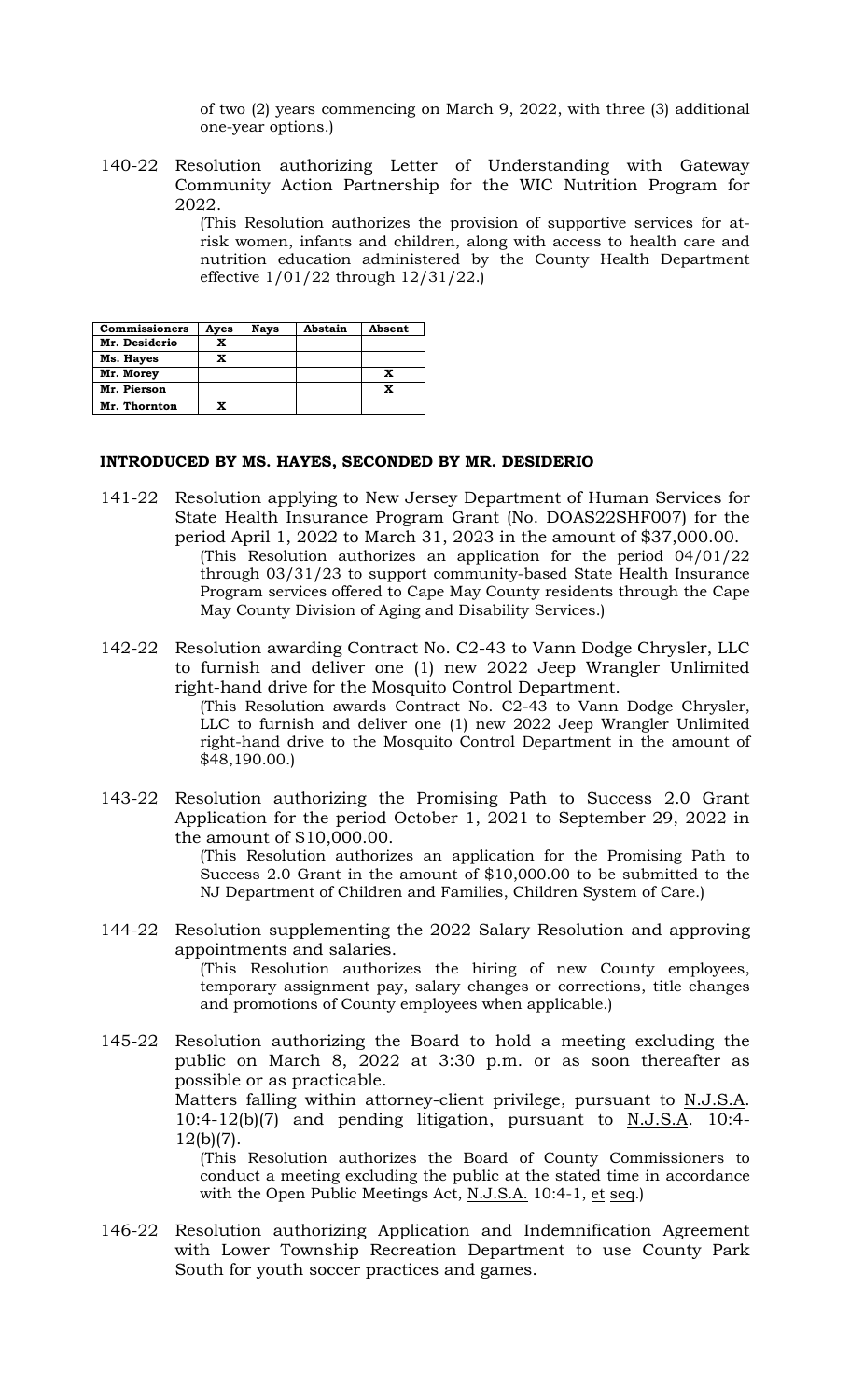(This Resolution permits Lower Township Recreation Department to use County Park South for youth soccer practices and games.)

147-22 Resolution authorizing Application and Indemnification Agreement with Sturdy Savings Bank to hold a 5K Run/1 Mile Fun Walk at the County Park on Sunday, April 24, 2022.

(This Resolution permits Sturdy Savings Bank to hold a 5K Run, "Run WILD for the Cape May County Zoo" at County Park Central in Cape May Court House.)

- 148-22 Resolution authorizing execution of a Sales Order Agreement with Election Systems & Software for purchase of Voting machines. (This Resolution authorizes a Sales Order Agreement with Election Systems & Software for purchase of an additional 150 Voting machines.)
- 149-22 Resolution approving contract documents for 21<sup>st</sup> Street and 25<sup>th</sup> Street Bridges over Avalon Canal Scour Erosion Damage and Substructure Repairs and authorizing the Clerk of the Board to advertise for bids for same.

(This Resolution approves contract documents and authorizes advertisement.)

- 150-22 Resolution authorizing an Indemnification Agreement with Cape May Running Co. for its Polar Plunge 5K on Saturday, March 19, 2022. (This Resolution gives permission to Cape May Running Co. to close portions of a County road for a 5K.)
- 151-22 Resolution approving contract documents for Dennisville-Petersburg Road (CR610) Improvements, Township of Dennis and authorizing the Clerk of the Board to advertise for bids for same. (This Resolution approves contract documents and authorizes advertisement.)
- 152-22 Resolution approving Modification No. 1-Final in the amount of \$10,185.91 to Colliers Engineering & Design for Professional Construction Engineering Services for Avalon Boulevard (CR601) over Ingram's Thorofare Bridge Deck Reconstruction, Township of Middle.

(This Resolution increases the ceiling amount for additional work to be performed by Colliers Engineering & Design under their professional construction engineering services agreement for Avalon Boulevard (CR601) over Ingram's Thorofare Bridge Deck Reconstruction.)

153-22 Resolution authorizing application for Road Opening Permit to P & A Construction, Inc. for Bayshore Road (CR603), Townships of Lower and Middle.

> (This Resolution authorizes P & A Construction, Inc. to install a new water main on Bayshore Road (CR603) for Lower Township MUA. Work will be completed promptly.)

154-22 Resolution authorizing application for Road Opening Permit to P & A Construction, Inc. for Norbury's Landing Road (CR642), Township of Middle.

(This Resolution authorizes P & A Construction, Inc. to install a new water main on Norbury's Landing Road (CR603) for Lower Township MUA. Work will be completed promptly.)

155-22 Resolution accepting proposal of Gibson Associates, P.A. not exceeding the amount of \$135,250.00 to provide Professional Construction Testing Inspection Services for 2021 Maintenance Paving on various County Roads.

> (This Resolution accepts the proposal of Gibson Associates, P.A. not exceeding the amount of \$135,250.00 for professional construction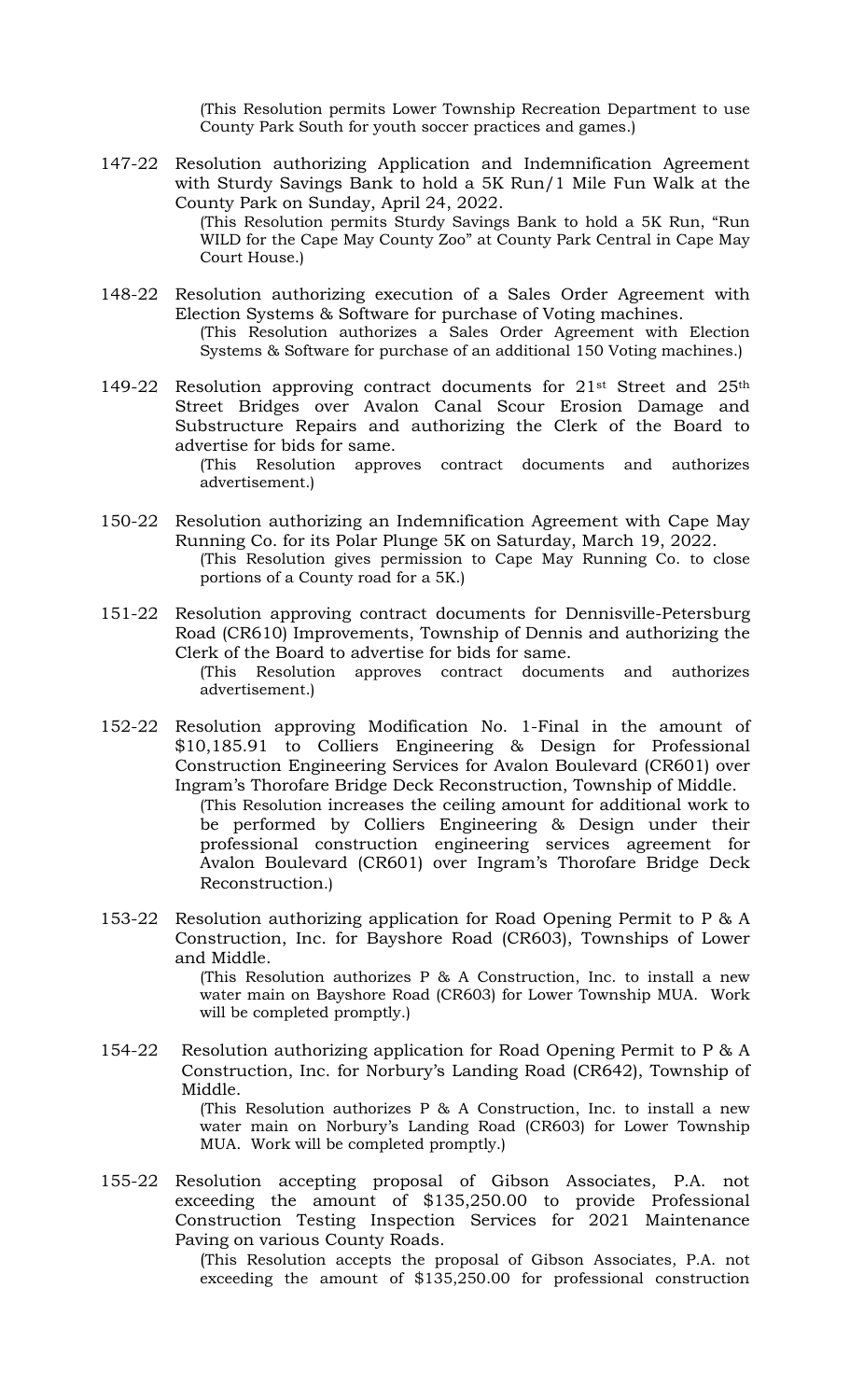testing inspection services associated with the 2021 Maintenance Paving on various County Roads project. Gibson Associates, P.A. is one of the consultants in the professional construction engineering pool of consultants established by the Fair and Open Process.)

156-22 Resolution authorizing an Indemnification Agreement with Somerset Wheelman to conduct the Cape May Time Trials on Court House – South Dennis Road (CR657) on April 10, 2022.

(This Resolution grants permission for an organization to conduct USA Cycling sanctioned time trials on a County road.)

157-22 Resolution authorizing acquisition of interest in real estate known as Block 99.02 Lot 117 in the Township of Middle for use in connection with County Road System.

> (This Resolution authorizes the acquisition by the County of Cape May of .825 acre portions of County Road No. 657 pursuant to the County Planning Act, N.J.S.A. 40:27-1, et seq.)

158-22 Resolution awarding Contract No. C2-45 to Burns Construction Consulting, LLC, to provide Owner's Representative Services for Cape May City Library at the Historic Franklin Street School.

(This Resolution awards Contract No. C2-45 to Burns Construction Consulting, LLC, to provide Owner's Representative Services for the Cape May City Library at the Historic Franklin Street School in an amount not to exceed \$599,790.00, commencing March 9, 2022 and expiring upon project completion.)

| <b>Commissioners</b> | Aves | Nays | Abstain | Absent |
|----------------------|------|------|---------|--------|
| Mr. Desiderio        |      |      |         |        |
| Ms. Hayes            |      |      |         |        |
| Mr. Morey            |      |      |         | x      |
| Mr. Pierson          |      |      |         | x      |
| Mr. Thornton         | X    |      |         |        |

MOTION TO PAY BILLS AND CHECKS BE TRANSFERRED TO THE COUNTY

PUBLIC COMMENTS

ADJOURN